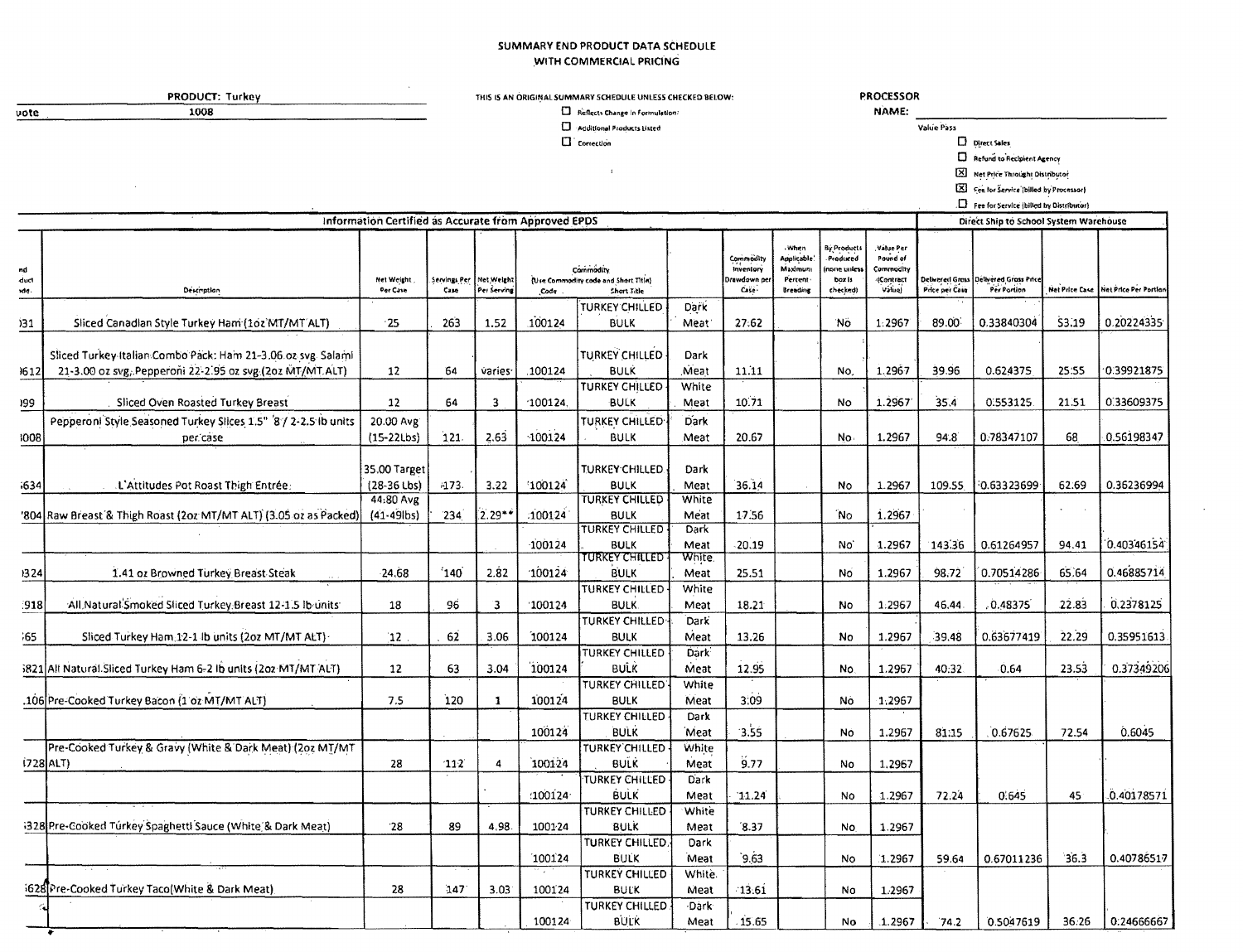#### SUMMARY END PRODUCT DATA SCHEDULE WITH COMMERCIAL PRICING

|                                                            | <b>PROCESSOR:</b> |     |       |        | *If by products are produced, provide value and method credit will be given |                   |          |                 |        |          |            |        |            |
|------------------------------------------------------------|-------------------|-----|-------|--------|-----------------------------------------------------------------------------|-------------------|----------|-----------------|--------|----------|------------|--------|------------|
| 302 Natural Choice Browned Turkey Breast (202 MT/MT ALT)   | $(14-18$ Lbs)     | 97. | 2.7   | 100124 | <b>BULK</b>                                                                 | Meat              | 16.92    | <b>No</b>       | 1.2967 | 56.85    | 0.58608247 | 34.91  | 0.35989691 |
|                                                            | 16.50 Avg         |     |       |        | <b>TURKEY CHILLED</b>                                                       | White             |          |                 |        |          |            |        |            |
| 128 Türkey Ham 20% Water Added (2oz MT/MT ALT)             | $(12-17$ Lbs)     | 71  | 3.58. | 100124 | <b>BULK</b>                                                                 | Meat              | .14.25   | No              | 1.2967 | 37.26    | 0.52478873 | 18.78  | 0.26450704 |
|                                                            | $16.00$ Avg.      |     |       |        | TURKEY CHILLED.                                                             | Dark              |          |                 |        |          |            |        |            |
|                                                            |                   |     |       | 100124 | <b>BULK</b>                                                                 | Meat              | $-24.11$ | No.             | 1.2967 | 147.6    | 0.5125     | 89.16  | 0:30958333 |
|                                                            |                   |     |       |        | TURKEY CHILLED                                                              | Dark              |          |                 |        |          |            |        |            |
| 140 Pre-Cooked Turkey Savory Crumbles (White & Dark Meat)  | .40               | 288 | 2.22  | 100124 | <b>BULK</b>                                                                 | Meat              | 20.96    | No              | 1.2967 |          |            |        |            |
|                                                            |                   |     |       |        | TURKEY CHILLED                                                              | White             |          |                 |        |          |            |        |            |
|                                                            |                   |     |       | 100124 | <b>BULK</b>                                                                 | Meat              | 15.98    | No <sup>.</sup> | 1.2967 | 106.2.   | 0.57717391 | 67.46  | 0.36663043 |
|                                                            |                   |     |       |        | TURKEY CHILLED                                                              | Dark              |          |                 |        |          |            |        |            |
| 930 Pre-Cooked Turkey Meatball (White & Dark Meat)         | 30 <sub>1</sub>   | 184 | 2.6   | 100124 | <b>BULK</b>                                                                 | Meat              | .13.9    | No.             | 1.2967 |          |            |        |            |
|                                                            |                   |     |       |        | TURKEY CHILLED                                                              | White             |          |                 |        |          |            |        |            |
| 140 Country Recipe Turkey Sausage Links (1.oz MT/MT ALT)   | 10.25             | 160 | 1.03  | 100124 | <b>BULK</b>                                                                 | Meat)             | .9.97    | No <sup>-</sup> | 1.2967 | $-36.08$ | 0.2255     | 23.15  | 0.1446875  |
|                                                            |                   |     |       |        | TURKEY-CHILLED-                                                             | Dark              |          |                 |        |          |            |        |            |
|                                                            |                   |     |       | 100124 | <b>BULK</b>                                                                 | Meat              | 17.21    | No              | 1.2967 | .121.2.  | 0.606      | 79.49. | 0.39745    |
| 134 Pre-Cooked Turkey Burger (White & Dark Meat)           | 30                | 200 | 2,4   | 100124 | <b>BULK</b><br>TURKEY CHILLED                                               | Meat<br>Dark      | 14.95    | No.             | 1.2967 |          |            |        |            |
|                                                            |                   |     |       |        | TURKEY CHILLED                                                              | White             |          |                 |        |          |            |        |            |
| 132 Country Recipe Turkey Sausage Patties (1 oz MT/MT ALT) | 10.25             | 160 | 1.03  | 100124 | <b>BULK</b>                                                                 | Meat <sup>-</sup> | 9.97     | -No             | 1.2967 | $-36.08$ | 0.2255     | 23.15  | 0.1446875  |
|                                                            |                   |     |       |        | TURKEY CHILLED                                                              | Dark              |          |                 |        |          |            |        |            |
| 620 Reduced Sodium Smoked Uncured Turkey Frank             | 20                | 160 |       | 100124 | <b>BULK</b>                                                                 | Meat              | 20.97    | No              | 1.2967 | 61       | 0.38125    | 33.81  | 0.2113125  |
|                                                            |                   |     |       |        | TURKEY CHILLED                                                              | Dark              |          |                 |        |          |            |        |            |

\*If by products are produced, provide value and method credit will be given

APPROVAL:

| Name of Company                             |
|---------------------------------------------|
| Guy Garner, Director                        |
| Name and Title of Authorized Representative |

 $\sim$ 

Jennie-O'Turkey Stores, LLC Name of Company Chad Randick, VP of Foodservice Name and Title of Authorized Representative See attached official SEPDS  $11/17/2015$ Signature Date Signed

y signature I certify that I have read pages 1-13 and agree with all items in quote Document.

srhume@j-ots.com

٠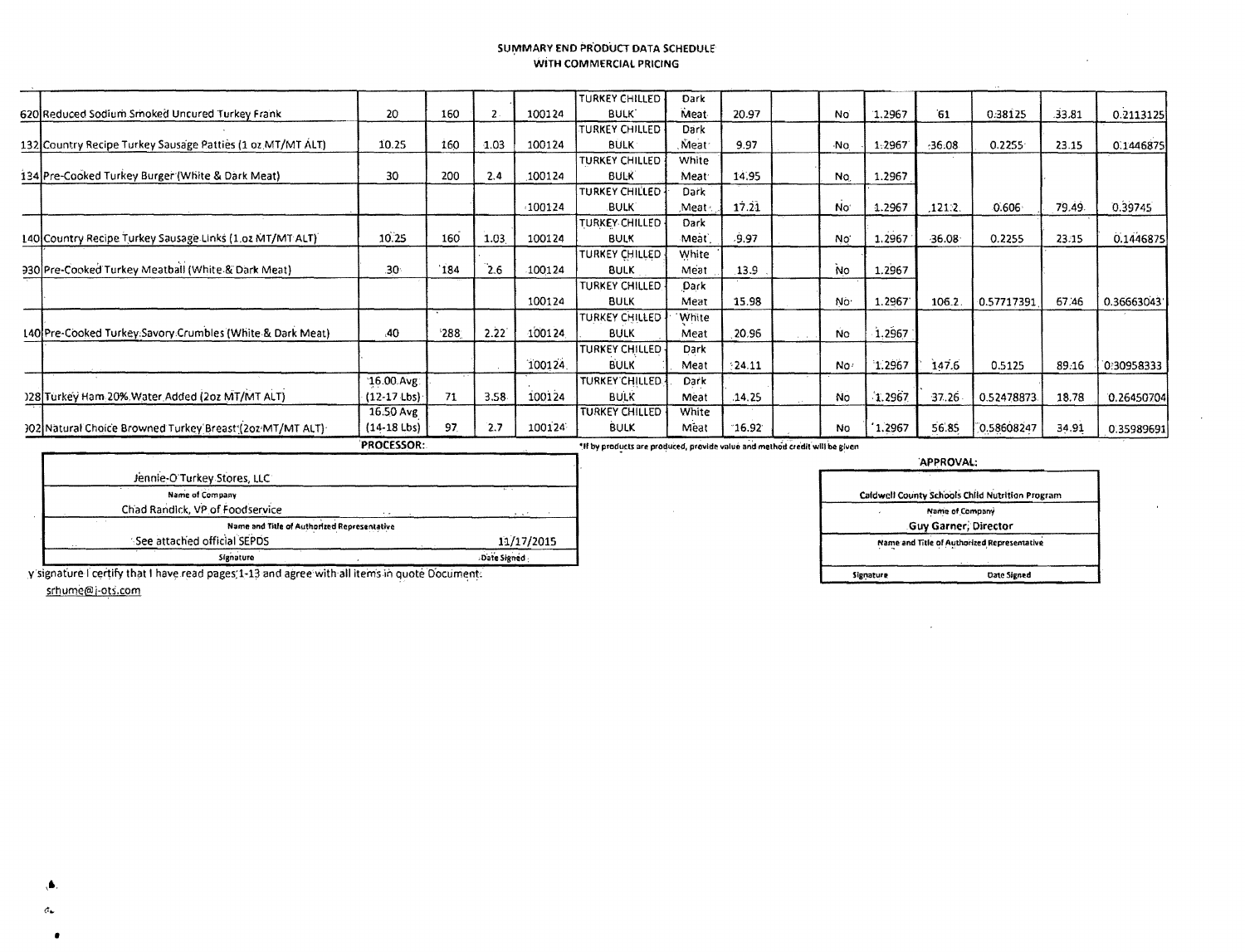# **SALE AND SERDS AND ARRIVED AT A PARTICIPAL PROPERTY.**

 $\dot{\mathcal{Q}}_{: \mathbf{National Summary}}$ 

**JEPDS APPLANATION USDAL** 

□ State Summary

TEPDS ANNIHOUS BE ENTERED ANYWED.

## SUMMARY END PRODUCT DATA SCHEDULE

THIS IS AN ORIGINAL SUMMARY SCHEDULE UNLESS CHECKED BELOW:

**TE** Rebeath Change in Formulation (houd) Anhandras Provincia Louisia SAS

 $\square$  Correction

**AND AND EXIT CO.** 

VALUE PASS THROUGH SYSTEMS APPROVED:

- $\mathbf{C}$  $\widetilde{\mathbf{D}}_{\text{H}}$  and  $\mathbf{S}_{\text{H}}$  and
- $\Box$ Return to Resident Agents
- Ø Nei Pierre Tecouge Disconsiste
- $\overline{\mathbf{z}}$ Fantin Sainin (binnews Proposition)

 $\Box = \langle \phi_{\text{wyl}} | \omega_{\text{cyl}} | \phi_{\text{cyl}} | \phi_{\text{cyl}} | \phi_{\text{cyl}} | \phi_{\text{cyl}} \rangle$ 

| Information: Certified as Accurate from Approved EPDS (requires signature from agency that approved EPDS)                          |                                  |                                  |                                                           |           |                                                 |            |                                                             |                                 |                          |                                              |                       |                                                                            |
|------------------------------------------------------------------------------------------------------------------------------------|----------------------------------|----------------------------------|-----------------------------------------------------------|-----------|-------------------------------------------------|------------|-------------------------------------------------------------|---------------------------------|--------------------------|----------------------------------------------|-----------------------|----------------------------------------------------------------------------|
|                                                                                                                                    |                                  | <b>Certified by State Agency</b> |                                                           |           |                                                 |            |                                                             |                                 |                          |                                              |                       |                                                                            |
| End Product Code & Description                                                                                                     | Net Weight Per<br>Case<br>(155.) | Servings<br>Per Case             | <b>Net Weight WBSCM</b><br>per Serving Item Code<br>(02.) |           | <b>WBSCM Description</b>                        |            | DF Invantory<br>Drawdown per<br>case:<br>(1 <sub>b</sub> s) | <b>By Products</b><br>Produced* | Value per<br>pound of DF | Value of OF<br>per<br>case<br>$(F \times H)$ | <b>Effective Date</b> | <b>State Agency</b><br>Acceptance/Approval<br>Check for quick?<br>approval |
| А                                                                                                                                  | 9                                | c                                | D                                                         |           | E.                                              |            | Æ                                                           | G                               | H÷.                      |                                              | J                     | ĸ                                                                          |
| 2025-24 Turkey Ham Log (Fixed Weight & Frozen) (2oz MTMT ALT)                                                                      | 24,00                            | 127                              | 3,01                                                      | 100124    | TURKEY CHILLED -BULK                            | Dark Meat  | 26,51                                                       | No                              | \$1,2957                 | \$34.38                                      |                       |                                                                            |
| 2031 Sliced Canadian Style Turkey Ham (1az MT/MT ALT)                                                                              | 25.00                            | -263                             | 1.52                                                      | 100124    | TURKEY CHILLED -BULK                            | Dark Meat  | 27,62                                                       | No                              | \$1.2967                 | -535.81                                      |                       |                                                                            |
| 2031-35 Sliced Canadian Style Turkey Ham (1oz MT/MT ALT)                                                                           | 25.00                            | 263                              | 1.52                                                      | 100883    | TURKEY THIGHS BNLS<br><b>SKNLS CHILLED-BULK</b> | Dark Meal  | 20.31'                                                      | No.                             | \$1.5257.                | \$30.99                                      |                       |                                                                            |
| 2034-25 All Natural Sliced Canadian Style Turkey Ham (1oz MT/MT ALT)                                                               | 25,00                            | 263                              | 1.52                                                      | 100124    | TURKEY CHILLED - BULK                           | Dark Meat  | 26.97                                                       | No                              | \$1,2967                 | \$34.97                                      |                       |                                                                            |
| '2051-35- Raw Ground Turkey (2oz MT/MT ALT)                                                                                        | 20.00                            | 111                              | 2.66                                                      | 100883    | TURKEY THIGHS BNLS<br>SKNLS CHILLED-BULK        | Dark Meat  | 19,95                                                       | No.                             | \$1,5257                 | \$30.44                                      |                       |                                                                            |
| Sliced Turkey Combo Pack: Ham 21-3.06 oz svg<br>2095<br>Salami 21-3,00 oz svg, Bologna 32-2,00 oz svg (2oz MT/MT ALT)              | 12.00                            | 71                               | varies                                                    | 100124    | TURKEY CHILLED-BULK                             | Dark Meat  | 10.53.                                                      | No                              | \$1,2967                 | \$13.65                                      |                       |                                                                            |
| Sliced Turkey Italian Combo Pack, Ham 21-3.06 oz svg<br>2096-12<br>Salami 21-3.00 oz svg, Pepperoni 22-2.95 oz svg (2oz MT/MT ALT) | 12.00                            | 64                               | vanes                                                     | 100124    | TURKEY CHILLED-BULK                             | Dark Meot  | 11,11                                                       | No                              | \$1.2967                 | \$14.41                                      |                       |                                                                            |
| Sliced Oven Roasted Turkey Breast<br>2099                                                                                          | 12,00                            | 64                               | 3.00                                                      | 100124    | TURKEY CHILLED-BULK                             | White Meat | 10:71                                                       | No                              | \$1,2987.                | \$13.89                                      |                       |                                                                            |
| 2099-18 Sliced Oven Roasted Turkey Breast 12-1.5 lb units                                                                          | 18,00                            | 96                               | 3.00                                                      | 100124    | TURKEY CHILLED - BULK                           | While Ment | 16.06                                                       | No                              | \$1,2967                 | \$20.83                                      |                       |                                                                            |
| Pepperoni Style Seasoned Turkey Slices 1.5"<br>2130-08<br>8/2-2.5 lb units per case                                                | 20.00 Avg.<br>(15-22 lbs)        | 121                              | 2.63                                                      | $-100124$ | TURKEY CHILLED -BULK                            | Dark Meat  | 20.67                                                       | No                              | \$1,2967                 | \$26.80                                      |                       |                                                                            |
| 2156-34 L'Attitudes Pot Roast Thigh Entrée                                                                                         | 35.00 Target<br>(28-36 lbs)      | 173                              | 3.22                                                      | 100124    | TURKEY CHILLED - BULK                           | Dark Meat  | 36.14                                                       | No <sup>-</sup>                 | \$1,2967                 | \$46,86                                      |                       |                                                                            |
| 2156-35 L'Attitudes Pot Roast Thigh Entreo                                                                                         | 35,00 Target<br>$(28-36$ lbs)    | 173                              | 3,22                                                      | 100883    | TURKEY THIGHS BNLS<br>SKNLS CHILLED-BULK        | Derk Meat  | 31.08                                                       | No                              | \$1,5257                 | \$47,42                                      |                       |                                                                            |
| Raw Breast & Thigh Roast (2oz MT/MT ALT)<br>2178-04<br>$(3.05 \text{ oz as } \text{Packad})$                                       | 44.80 Avg.<br>$(41-49$ lbs)      | 234                              | $2.29$ **                                                 | 100124    | TURKEY CHILLED, BULK                            | While Meat | 17,56                                                       | No                              | \$1,2967                 | \$22.77                                      |                       |                                                                            |
|                                                                                                                                    |                                  |                                  |                                                           | 100124    | TURKEY CHILLED - BULK.                          | Dark Meat. | 20.19                                                       | No                              | \$1,2967                 | \$26.18                                      |                       |                                                                            |
| 2185-04, Raw Skinless Breast Roast                                                                                                 | 22 avo<br>(18.24 h)              | $-111$                           | 2.36 as<br>served                                         | 100124    | TURKEY-CHILLED-BULK                             | White Meat | 23.26                                                       | <b>No</b>                       | \$1,2967                 | \$30,16                                      |                       |                                                                            |
| 2201-20 'Shredded Turkey Breast 4-5 lb units (2oz MT/MT ALT)'                                                                      | 20.00 Target<br>$(19-21.$ lbs)   | 125                              | 2,55'                                                     | 100124    | TURKEY CHILLED-BULK.                            | White Meat | 19.05                                                       | <b>No</b>                       | \$1,2967                 | \$24.70                                      |                       |                                                                            |
| 2202-20 Shredded Turkey Thigh 4-5 ib units (2oz MT/MT ALT)                                                                         | 20.00 Target<br>$(19-21$ lbs)    | $-125$                           | 2.55                                                      | 100124    | TURKEY CHILLED-BULK                             | Dark Meat  | 20.58                                                       | No                              | \$1.2967                 | \$26.69                                      |                       |                                                                            |
| 2303-24 -1.41 oz Browned Turkey Breast Steak                                                                                       | 24,68                            | 140                              | 2.82                                                      | 100124    | TURKEY CHILLED - BULK                           | White Meat | 25.51                                                       | No                              | \$1,2967                 | \$33.08                                      |                       |                                                                            |
| 2318-12. All Natural Oven Roasted Sliced Turkey Breast                                                                             | 12.00                            | 65                               | 2.92                                                      | 100124    | TURKEY CHILLED-BULK.                            | White Mesi | 12.14.                                                      | No                              | \$1,2967                 | \$15.74                                      |                       |                                                                            |
| 2318-18: All Natural Oven Roastad Sliced Turkey Breast                                                                             | 18.00                            | 96                               | 3.00                                                      | 100124    | TURKEY CHILLED-BULK:                            | White Meat | 18.21                                                       | 'No                             | \$1,2967                 | \$23.61                                      |                       |                                                                            |
| $\sim 100$<br>2319-18 All Natural Smoked Sliced Turkey Breast 12-1:5 lb units                                                      | 18.00                            | 96                               | 3.00                                                      | 100124    | TURKEY CHILLED-BULK                             | White Meat | 18.21                                                       | No                              | \$1,2967                 | \$23.61                                      |                       |                                                                            |
| Blue Ribbon Oven Roasted Skinless Turkey Breast<br>2364-40<br>Reduced Sodium (Fixed Weight & Frozen)                               | 38.40                            | 153.                             | 4,00                                                      | 100124    | TURKEY CHILLED-BULK                             | White Meat | 31.91                                                       | No.                             | \$1,2967                 | \$41.38                                      |                       |                                                                            |
| 2565 Sliced Turkey Ham 12-1 lb units (2oz MT/MT ALT)                                                                               | 12.00                            | 62                               | 3.06                                                      | 100124    | TURKEY CHILLED -BULK-                           | Dark Meat  | 13.26                                                       | No                              | \$1.2967                 | \$17.19                                      |                       |                                                                            |
| 2565-21 Sliced Turkey Ham 4-5:25 lb units (2oz MT/MT ALT)                                                                          | 21:00                            | 109                              | 3.06                                                      | 100124    | TURKEY-CHILLED -BULK                            | Dark Mont  | 23.20                                                       | Ńο.                             | \$1,2957                 | \$30.08                                      |                       |                                                                            |

- 6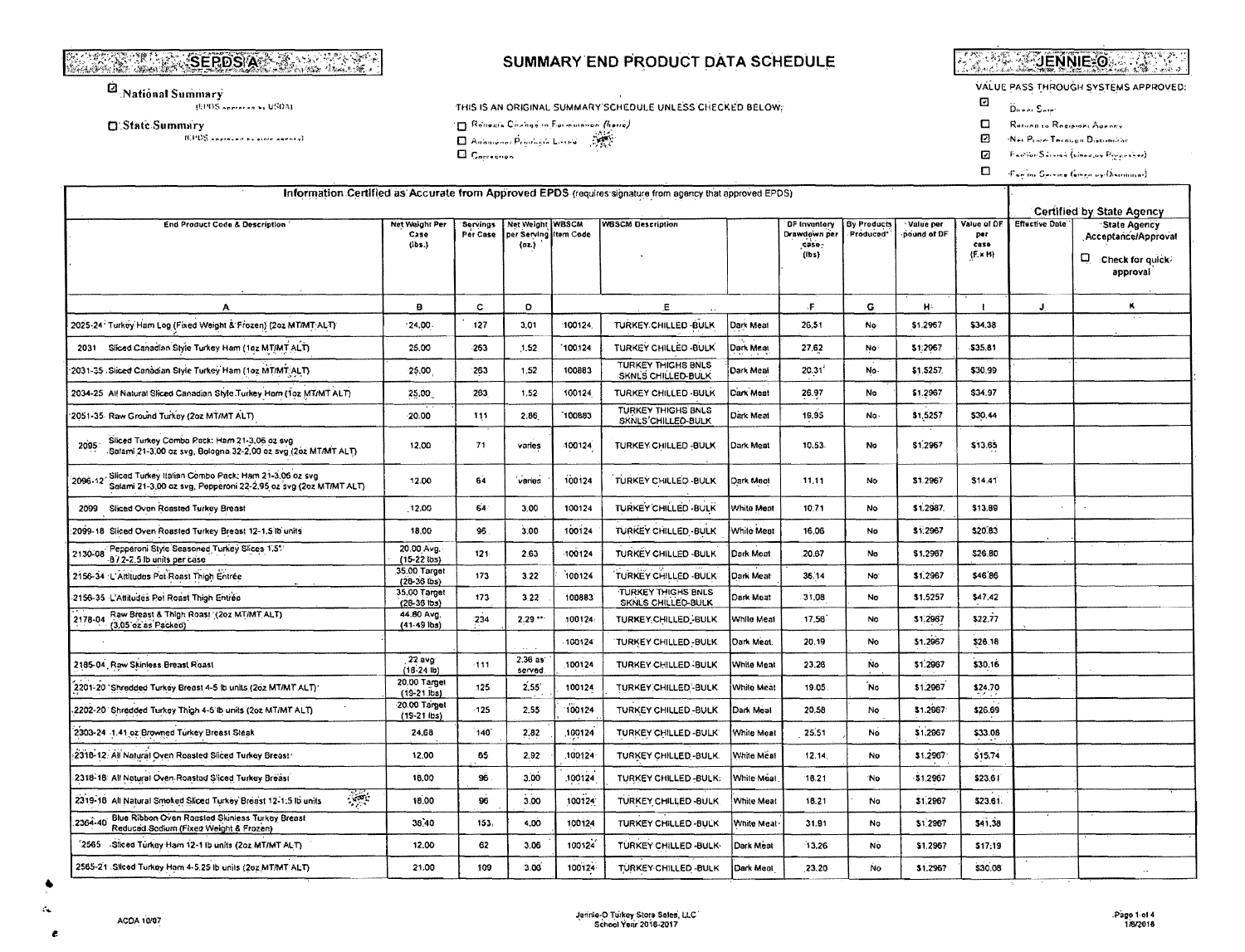| End Product Code & Description                                                          | Not Weight Per<br>Case       | Servings<br>Per Caso | Net Weight WBSCM<br>per Serving Item Code |        | <b>WBSCM Description</b>                        |                   | DF Inventory<br>Drawdown per | <b>By Products</b><br>Produced <sup>®</sup> | Value per<br>pound of DF | Vatue of DF<br>por <sup>.</sup> | <b>Effective Date</b> | <b>State Agency</b><br>Acceptance/Approval |
|-----------------------------------------------------------------------------------------|------------------------------|----------------------|-------------------------------------------|--------|-------------------------------------------------|-------------------|------------------------------|---------------------------------------------|--------------------------|---------------------------------|-----------------------|--------------------------------------------|
|                                                                                         | (1b.5)                       |                      | (oz.)                                     |        |                                                 |                   | case -<br>(Ibs)              |                                             |                          | case<br>$(F \times H)$          |                       | Chock for quick                            |
|                                                                                         |                              |                      |                                           |        |                                                 |                   |                              |                                             |                          |                                 |                       | approval                                   |
| А.                                                                                      | 8                            | c                    | D                                         |        | É.                                              |                   | F                            | G                                           | н                        |                                 | J                     | ۰κ                                         |
| 2565-35 Sliced Turkey Ham 4-5.25 lb units (2oz MT/MT ALT)                               | 21,00                        | 109                  | .3.06                                     | 100883 | <b>TURKEY THIGHS BNLS</b><br>SKNLS CHILLED-BULK | Dark Meat         | 17.06                        | No                                          | \$1,5257                 | \$26.03                         |                       |                                            |
| $\mathcal{L}$<br>2568-18 All Natural Sliced Turkey Ham 12-1.5 lb units (2oz MT/MT ALT). | 18.00                        | 96                   | 3.00                                      | 100124 | TURKEY CHILLED - BULK.                          | Dark Meat         | 19.42                        | No                                          | \$1,2987                 | 325.18                          |                       |                                            |
| 2568-21 All Natural Sliced Turkey Ham 6-2 lb units (2oz MT/MT ALT)                      | 12.00                        | 63                   | 3.04                                      | 100124 | TURKEY CHILLED - BULK                           | Dark Meat         | 12.95                        | <b>No</b>                                   | \$1.2967                 | \$16.79                         |                       |                                            |
| 2630-18 Sliced Turkey Bologna 12-1.5 lb units (2 oz MT/MT ALT):                         | 18.00                        | 96                   | $-3.00$                                   | 100124 | TURKEY CHILLED - BULK                           | Dark Meat         | 18.91                        | No                                          | \$1,2967                 | \$24.52                         |                       |                                            |
| 2631-18 Sliced Turkey Salami 12-1.5 lb units (2oz MT/MT ALT)                            | 18.00                        | 96                   | 3.00                                      | 100124 | TURKEY CHILLED -BULK-                           | Dark Meat         | 18.40                        | No                                          | \$1.2967                 | \$23.86                         |                       |                                            |
| 2633-18 Sliced Turkey Ham 12-1.5lb units (2oz MT/MT ALT)                                | 18.00                        | 94                   | 3.00                                      | 100124 | TURKEY CHILLED - BULK                           | Dark Meat         | 19.88                        | No                                          | \$1,2967                 | \$25,78                         |                       |                                            |
| 2634-18 Sliced Turkey Pastrami 12-1.5 lb units (2oz MT/MT ALT)                          | 18,00                        | 96                   | 3.00                                      | 100124 | TURKEY CHILLED-BULK.                            | Dark Moat         | 18.74                        | <b>No</b>                                   | \$1,2967                 | \$24.30                         |                       |                                            |
| 2635-20 All Natural Oven Roasted Diced Turkey Breast                                    | 20,00                        | 109                  | $-2.93.$                                  | 100124 | TURKEY CHILLED - BULK                           | Dark Meat         | 20.23                        | No                                          | \$1,2967                 | \$26.23                         |                       |                                            |
| 2636-20 All Natural Diced Turkey Ham                                                    | 20.00                        | .104                 | 3:07                                      | 100124 | TURKEY-CHILLED-BULK"                            | Dark Meat         | 21.57                        | No                                          | 31.2967                  | \$27.97                         |                       |                                            |
| 2711-06 Pre-Cooked Turkey Bacon (1 oz MT/MT ALT)                                        | 7.50                         | 120                  | 1:00                                      | 100124 | TURKEY CHILLED - BULK.                          | White Meat        | 3.09                         | ۰No                                         | \$1,2967                 | \$4,01                          |                       |                                            |
|                                                                                         |                              |                      |                                           | 100124 | TURKEY CHILLED BULK.                            | Dark Meat.        | 3.55                         | `No                                         | \$1.2967                 | \$4,60                          |                       |                                            |
| 2840-28 Pre-Cooked Turkey Taco Meat                                                     | 28.00                        | 148                  | $3.02 -$                                  | 100124 | TURKEY CHILLED - BULK                           | Dark Meat         | 29,27                        | .No                                         | \$1,2967                 | \$37.95                         |                       |                                            |
| 2847-28 Pro Cooked Turkey & Gravy (White & Dark Meat) (2oz MT/MT ALT)                   | 28:00                        | 112                  | 4.00                                      | 100124 | TURKEY CHILLED - BULK                           | White Meat        | 9.77                         | No                                          | .51.2967                 | \$12.67                         |                       |                                            |
|                                                                                         |                              |                      |                                           | 100124 | TURKEY CHILLED - BULK                           | Dark Meat         | 11,24                        | .No                                         | \$1.2967                 | \$14,57                         |                       |                                            |
| 2848-28 Pre-Cooked Ground Turkey Patty Crumbles                                         | 28.00                        | 157                  | 2.85                                      | 100124 | TURKEY CHILLED - BULK                           | Dark Meal         | 30.77                        | No                                          | \$1,2967                 | \$39,90                         |                       |                                            |
| Pre-Cooked Turkey Spaghetti Sauce<br>(White & Dark Meat)<br>2853-28                     | 28.00                        | 89                   | 4.98                                      | 100124 | TURKEY CHILLED - BULK                           | <b>White Meat</b> | 8.37                         | No                                          | \$1,2967                 | \$10.85                         |                       |                                            |
|                                                                                         |                              |                      |                                           | 100124 | TURKEY CHILLED -BULK                            | Dark Meat         | 9,63                         | No                                          | \$1.2987.                | \$12.49                         |                       |                                            |
| 2854-28 Pre-Cooked Turkey Chili<br>(White & Dark Meat)                                  | 28.00                        | 105.                 | 4.24.                                     | 100124 | TURKEY CHILLED'-BULK                            | White Meat        | 9.81                         | <b>No</b>                                   | \$1.2967                 | \$12.72                         |                       |                                            |
|                                                                                         |                              |                      |                                           | 100124 | TURKEY CHILLED - BULK                           | Dark Meat         | 11.28                        | <b>No</b>                                   | \$1.2967                 | \$14.63                         |                       |                                            |
| 2856-28 Pre-Cooked Turkey Taco<br>(White & Dark Meat)                                   | 28.00                        | 147                  | 3.03                                      | 100124 | TURKEY CHILLED -BULK-                           | White Meat        | 13,61                        | No                                          | \$1,2967                 | \$17.65                         |                       |                                            |
|                                                                                         |                              |                      |                                           | 100124 | TURKEY CHILLED - BULK                           | Dark Meat         | 15.65                        | No                                          | \$1,2967                 | \$20.29                         |                       |                                            |
| 2858-28 Pre-Cooked Turkey Sloppy Joe Meat White & Dark                                  | 28.00                        | 90                   | 4.94                                      | 100124 | TURKEY CHILLED - BULK                           | White Meat        | 8.27                         | No                                          | \$1.2967                 | \$10,72                         |                       |                                            |
|                                                                                         |                              |                      |                                           | 100124 | TURKEY CHILLED - BULK                           | Dark Meat         | 9.50                         | $\hat{N}$                                   | \$1,2967                 | \$12.32                         |                       |                                            |
| 2859-28 'Pre-Cooked Turkey Taco Meat-                                                   | 28.00                        | 146                  | 3.06                                      | 100883 | <b>TURKEY THIGHS BNLS</b><br>SKNLS CHILLED-BULK | Dark Meat         | 25, 17                       | No                                          | \$1,5257                 | \$38,40                         |                       |                                            |
| 2862-28 Pre-Cooked Turkey & Gravy (All White Meat) (2oz MT/MT ALT)                      | 28,00                        | 107                  | 4:16                                      | 100124 | TURKEY CHILLED - BULK                           | White Meat        | 21.01                        | No                                          | \$1,2967                 | \$27.24                         |                       |                                            |
| 3170-04 Cooked Breast and Thigh Roast (2oz MT/MT ALT)<br>(3.29 oz as Packed)            | 43.00 Avg.<br>$(37-45)$ lbs) | 209                  | 2.47                                      | 100124 | TURKEY CHILLED BULK                             | White Meat        | 26,09                        | No <sup>-</sup>                             | \$1.2967                 | \$33,83                         |                       |                                            |
|                                                                                         |                              |                      |                                           | 100124 | TURKEY CHILLED -BULK                            | Dark Meat         | 15.22                        | No"                                         | \$1.2967                 | \$19,74                         |                       |                                            |
| 6126-20 Reduced Sodium Smoked Uncured Turkey Frank                                      | 20.00                        | 160                  | 2,00                                      | 100124 | TURKEY CHILLED - BULK                           | Dark Meat         | 20.97                        | No.                                         | \$1.2967                 | \$27.19                         |                       |                                            |
| Country Recipe Turkey Sausage Patties<br>6132<br>(1.02 MT/MT ALT)                       | 10,25                        | 160                  | 1.03                                      | 100124 | TURKEY CHILLED -BULK                            | Dark Meat         | ´9.97 <sup>'</sup>           | No.                                         | \$1.2967                 | \$12.93                         |                       |                                            |
| 6134. Pre-Cooked Turkey Burger (White & Dark Meat)                                      | 30.00                        | 200                  | 2.40                                      | 100124 | TURKEY CHILLED-BULK                             | White Meat        | 14.95                        | No                                          | \$1,2967                 | \$19.39                         |                       |                                            |
|                                                                                         |                              |                      |                                           | 100124 | TURKEY CHILLED-BULK                             | Dark Meat         | 17.21                        | <b>No</b>                                   | \$1,2967                 | \$22.32                         |                       |                                            |
| 6138-10 Pre-Cooked Turkey Sausage Patty (1-oz MT/MT/ALT)                                | 10.02                        | 137                  | i. 17                                     | 100124 | TURKEY CHILLED - BULK                           | Dark Moat         | 11.17                        | No                                          | 31,2967                  | \$14,48                         |                       |                                            |

 $\bullet$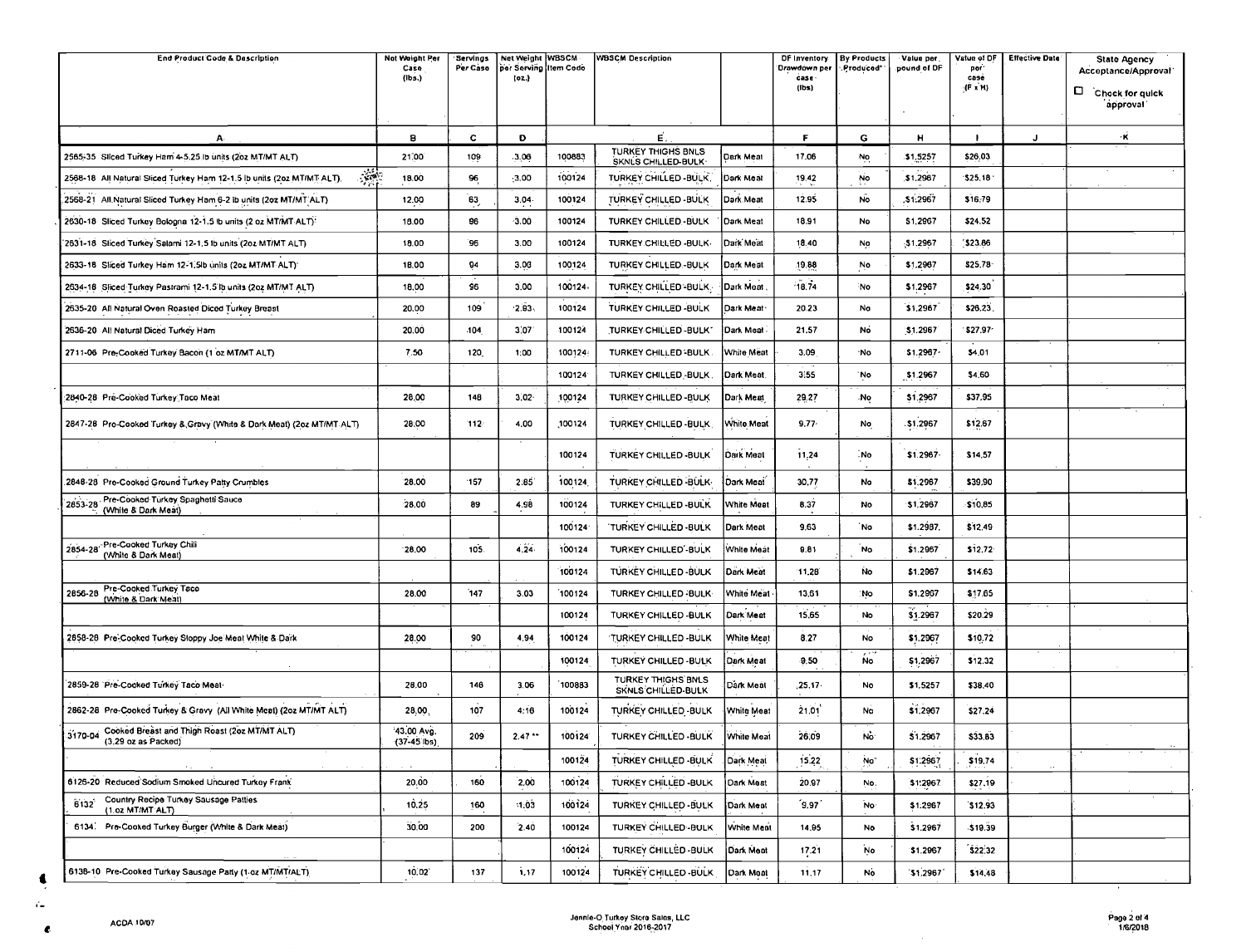| <b>End Product Code &amp; Description</b>                              | Net Weight Per                            | Servings | Net Weight WBSCM               |         | <b>WBSCM Description</b>                     |            | DF Inventory         | <b>By Products</b> | Value per   | Volue of DF | <b>Effective Date</b> | <b>State Agency</b> |
|------------------------------------------------------------------------|-------------------------------------------|----------|--------------------------------|---------|----------------------------------------------|------------|----------------------|--------------------|-------------|-------------|-----------------------|---------------------|
|                                                                        | Case<br>(156.)                            | Per Case | per Serving Item Code<br>(02.) |         |                                              |            | Drawdown per<br>case | Produced*          | pound of DF | per<br>case |                       | Acceptance/Approval |
|                                                                        |                                           |          |                                |         |                                              |            | (10s)                |                    |             | (F x H)     |                       | D. Check for quick  |
|                                                                        |                                           |          |                                |         |                                              |            |                      |                    |             |             |                       | approval            |
| ٠A                                                                     | в                                         | °€       | D                              |         | E                                            |            | F                    | G                  |             |             |                       | К                   |
| Country Recipe Turkey Sausage Links                                    |                                           |          |                                |         |                                              |            |                      |                    | H.          |             | J.                    |                     |
| 6140<br>(1 oz MT/MT ALT)                                               | 10.25                                     | 160      | 1.03                           | 100124  | TURKEY CHILLED - BULK                        | Dark Meat  | 19.97                | No                 | \$1.2967    | \$12.93     |                       |                     |
| 6148-31 Pre-Cooked Dark Turkey Burger,                                 | 31.75                                     | . 200    | 2.54                           | 100124  | TURKEY CHILLED - BULK                        | Dark Meat  | 32.73                | No                 | \$1.2967    | \$42.44     |                       |                     |
| 6396-30 Pre Cooked Turkey Italian Crumble Hand Pinched                 | 30,00                                     | 206      | 2.32                           | 100124  | TURKEY CHILLED - BULK                        | Dark Meat  | 30.89                | No                 | \$1,2967    | \$40.06     |                       |                     |
| 6397-12 Turkey Chorizo Breakfast Wrap                                  | 11.70                                     | 72       | 2.80                           | 100124  | TURKEY CHILLED BULK                          | White Meat | 1, 12.               | No.                | \$1,2967    | \$1.45      |                       |                     |
|                                                                        |                                           |          |                                | 100124  | TURKEY CHILLED - BULK                        | Dark Mont  | 1,29                 | No                 | \$1.2967    | \$1.67      |                       |                     |
| 6397-40 Pre-Cooked Turkey Chonzo Crumbles (White & Dark Meat)          | 40.00                                     | 279      | 2.29                           | 100124  | TURKEY CHILLED BULK                          | White Meat | 18.98                | No                 | \$1,2967    | \$24.61     |                       |                     |
|                                                                        |                                           |          |                                | 100124  | TURKEY CHILLED - BULK                        | Dark Meat  | 21.82                | No                 | 51.2967     | \$28.29     |                       |                     |
| 6398-40 Pre-Cooked Turkey Taco Crumbles (White & Dark Meat)            | 40.00                                     | 285      | 2:24                           | 100124  | TURKEY CHILLED - BULK                        | White Moat | 19,46                | No                 | \$1.2967    | \$25.23     |                       |                     |
|                                                                        |                                           |          |                                | 100124  | TURKEY CHILLED-BULK                          | Dark Meat  | 22.38                | No                 | \$1,2967    | \$29,02     |                       |                     |
| 6398-60 Turkey Taco (White & Dark Meat)                                | 24.36                                     | 120.     | 3,25                           | 100124  | TURKEY CHILLED -BULK-                        | White Meat | 4.12                 | No.                | $-51.2967$  | \$5.34      |                       |                     |
|                                                                        |                                           |          |                                |         |                                              |            |                      |                    |             |             |                       |                     |
|                                                                        |                                           |          |                                | 100124  | TURKEY-CHILLED-BULK                          | Dark Meat  | 4,74                 | No                 | \$1.2967    | 36:15       |                       |                     |
| 6399-30 Pre-Cooked Turkey Moatball (White & Dark Meat).                | 30,00                                     | 184      | 2.60                           | 100124  | TURKEY CHILLED BULK                          | White Meat | 13,90                | No                 | \$1,2967    | 518.02      |                       |                     |
|                                                                        |                                           |          |                                | 100124  | TURKEY CHILLED-BULK.                         | Dark Meat  | 15.98                | No                 | :\$1.2967   | \$20.72,    |                       |                     |
| 6401-40 Pre-Cooked Turkey Savory Crumbles (White & Dark Meat)          | 40.00                                     | 288      | 2.22                           | 100124  | TURKEY CHILLED - BULK-                       | White Meat | 20.96                | No                 | \$1,2967    | \$27.18     |                       |                     |
|                                                                        |                                           |          |                                | 100124  | TURKEY CHILLED -BULK                         | Dark Meat  | 24.11                | No                 | \$1,2967    | \$31.26     |                       |                     |
| Diced Turkey Ham (2oz MT/MT ALT)<br>6409                               | 10.00                                     | .53      | 3.01                           | 100124  | TURKEY, CHILLED. BULK.                       | Dark Meat  | 11.05                | No                 | \$1.2967    | 314.33.     |                       |                     |
| Diced Oven Roasted Turkey Breast<br>6423                               | 10.00                                     | 40       | 3.92                           | 100124  | TURKEY CHILLED - BULK                        | White Meat | 8.31                 | No                 | \$1,2967    | \$10.78     |                       |                     |
| 6424-20 Pepperoni Style Seasoned Turkey Diced                          | 20,00                                     | 104.     | $3.06 -$                       | 100124  | TURKEY CHILLED -BULK                         | Dark Meat  | 20,67                | .No                | .51.2967    | \$26.80     |                       |                     |
| 6447-20 Pre-Cooked Chunked White and Dark Turkey                       | 20,00                                     | $110 -$  | 2,90                           | 100124  | TURKEY CHILLED -BULK                         | White Meat | 10,11                | No                 | \$1,2967    | \$13.11     |                       |                     |
|                                                                        |                                           |          |                                | 100124  | TURKEY CHILLED BULK                          | Dark Meat  | 11.63                | No                 | \$1.2967    | \$15.08     |                       |                     |
| 8026 Turkey Ham 20% Water Added (2oz MT/MT ALT)                        | 16.00 Avg.<br>(12-17 ibs)                 | 71       | 3:58                           | 100124  | TURKEY CHILLED-BULK                          | Dark Meat  | 14.25                | No                 | \$1.2967    | \$18.48     |                       |                     |
| 8088-01 Turkey Ham 5% Water Added Sticing Log (2oz MT/MT ALT)          | 1,400 Avg.<br>$(1,300 - 1500)$<br>lbs)    | 7441     | 3.01                           | 100124; | TURKEY CHILLED BULK                          | Dark Meat  | 1546.51              | No.                | 151.2967    | \$2,005.36  |                       |                     |
| 8130-30 Turkey Ham Log 3-10 lb units (2oz MT/MT ALT)                   | 30,00                                     | 159      | 3.01                           | 100124  | TURKEY CHILLED - BULK                        | Dark Meat  | 33, 14.              | No                 | \$1,2967    | \$42.97     |                       |                     |
| 8131-30 Oven Roasted Breast 3-10 lb units (2oz MT/MT ALT)              | 30.00                                     | 128      | 3.76                           | 100124  | TURKEY CHILLED - BULK                        | White Meat | 26,56                | -No                | \$1,2967    | \$34,44:    |                       |                     |
| 8130-35 Turkey Ham Log 3-10 lb units (2oz MT/MT ALT)                   | 30.00                                     | 159      | 3.01                           | 100883  | <b>TURKEY THIGHS BNLS</b>                    | Dark Meat  | 24.37                | No                 | \$1,5257    | 537.18      |                       |                     |
| 8140-01 3.5" Oven Roast Turkey Breast Log (BIN FRESH)                  | 1,400 Avg.<br>$(1,300-1500)$              | 6892     | 3.25                           | 100124  | SKNLS CHILLED-BULK<br>TURKEY, CHILLED - BULK | White Meat | 1249.42              | No                 | \$1,2967    | .\$1,620.12 |                       |                     |
| 8141-01 Smoked Derk Turkey Log (Logs Bined) (2oz MT/MT ALT)            | lbs)<br>1,400 Avg.<br>(1,300-1500         | 6809     | 3.29                           | 100124  | TURKEY CHILLED - BULK                        | Dark Meat  | 1415.63              | No                 | \$1,2967    | \$1,835.65  |                       |                     |
| 8180-01 Pepperoni Style Seasoned Turkey Logs Binod                     | $\{bs\}$<br>1,400 Avg.<br>$(1,300 - 1500$ | 6956     | $3.22 -$                       | 100124  | TURKEY CHILLED -BULK.                        | Dark Meat  | 1446.88              | No                 | \$1.2967    | \$1,876.17  |                       |                     |
| 8183-01 Turkey Ham 5% Water Added - 3.5" Log Binned<br>(2oz MT/MT ALT) | lbs)<br>1,400 Avg.<br>(1,300.1500)        | 7441     | 3.01                           | 100124  | TURKEY CHILLED-BULK:                         | Dark Meat  | 1546.51              | .No                | \$1.2967    | \$2,005.36  | $\sim$                |                     |
| 8313-01 Turkey Ham 6.50% Water Added Slicing Log<br>(201 MT/MT ALT)    | ibs)<br>1,400 Avg.<br>$(1, 300 - 1500$    | 7320     | 3,06                           | 100124  | TURKEY CHILLED - BULK                        | Dark Meat  | 1522.09              | No                 | \$1,2967    | \$1,973.69  |                       |                     |
| 8314-01 Turkey Breast Slicing 1:75 Log                                 | (bs)<br>1,400 Avg.<br>$(1,300 - 1500$     | 6692     | 3.25                           | 100124  | TURKEY CHILLED - BULK                        | White Meat | 1249.42              | No                 | \$1,2967    | \$1,620.12  |                       |                     |
|                                                                        | ibs)                                      |          |                                |         |                                              |            |                      |                    |             |             |                       |                     |

 $\bullet$  $\epsilon$ 

 $\bullet$